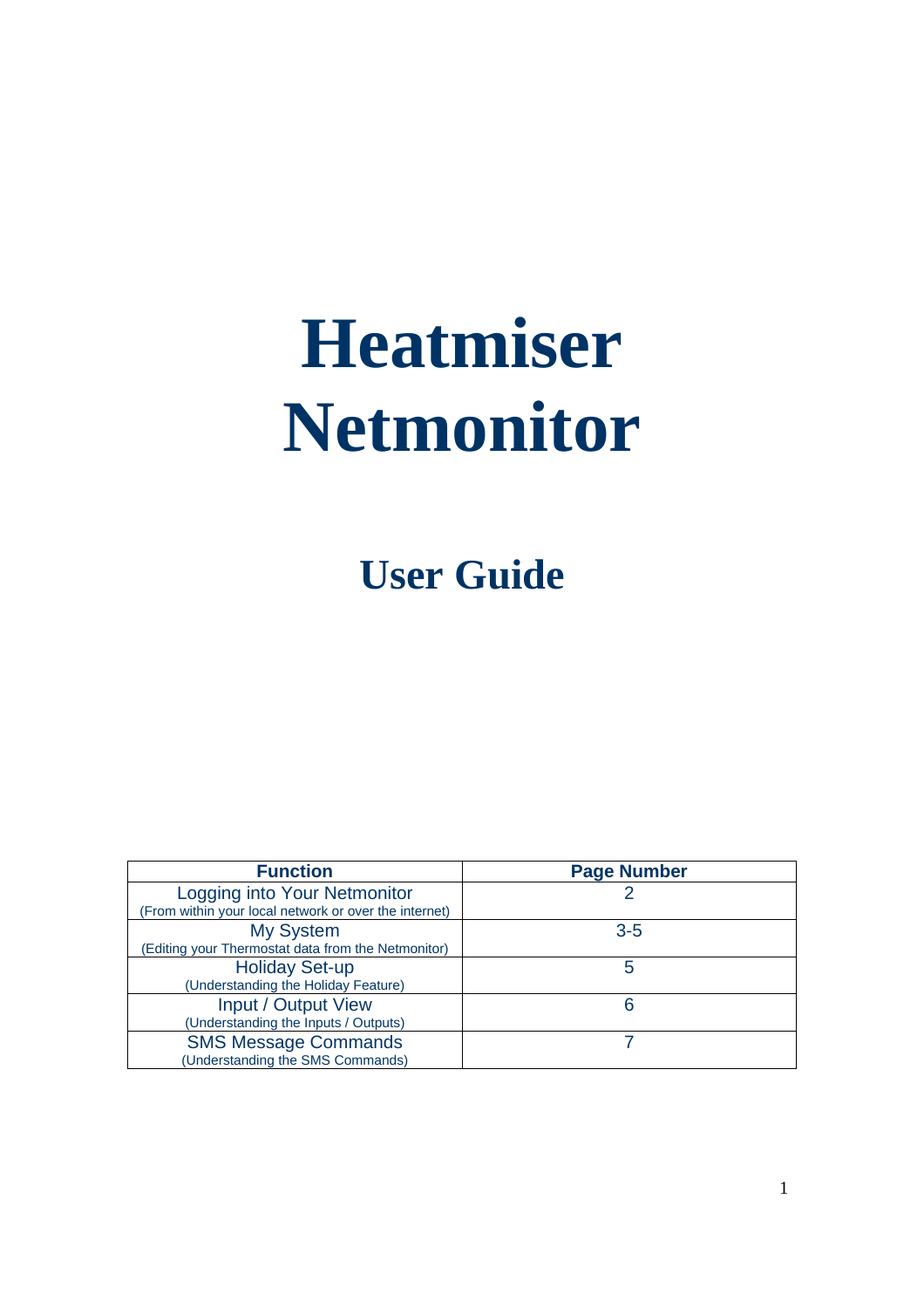

#### **From within your Local Network**

You should open your internet browser and enter the IP address of your Netmonitor

#### **From over the Internet**

You should open your internet browser and enter the WAN IP of your router. If you are unsure what this is, you need to contact your ISP.

| 192.168.0.168 |
|---------------|
|               |

Address 8 81.86.136.110

We assume that you have set-up your router for Port Forwarding (See Initial Setup) If you have configured this correctly, you should see the Netmonitor Login Screen.

**Default Settings**  User Name: admin Passcode: admin

| To ensure the security of your system, we recommend |  |
|-----------------------------------------------------|--|
| you set your own username/password.                 |  |

| heatmiser |       |  |  |  |
|-----------|-------|--|--|--|
| Username  |       |  |  |  |
| Password  |       |  |  |  |
|           | Login |  |  |  |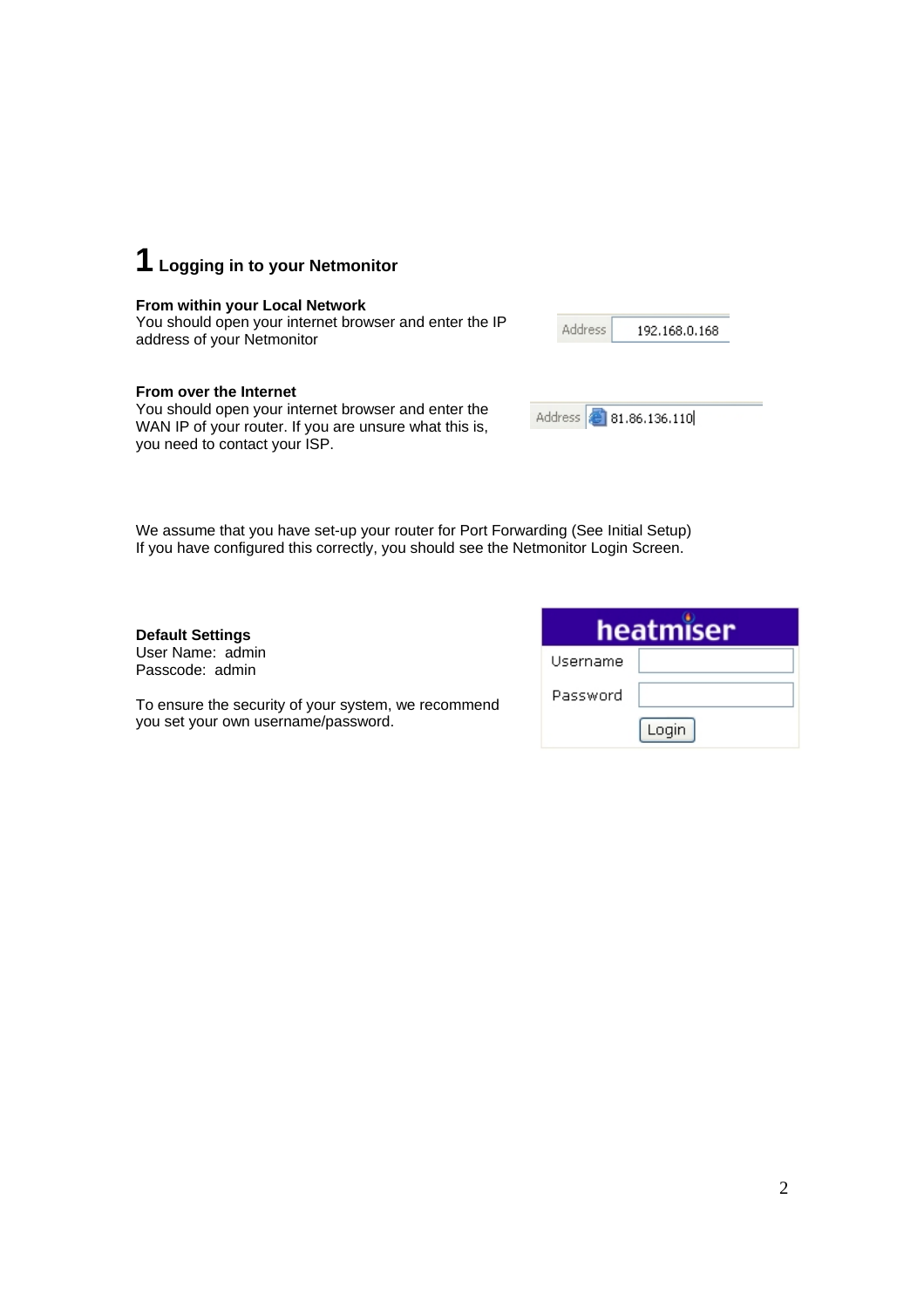

When you have logged into your Netmonitor you will be presented with a screen like shown here.

| heatmiser               |                             |                     | <b>My System</b>            |             |                    |                 |                             |                              |                     | <b>NetMonitor</b><br><b>SSOF GARDING</b> |                            |
|-------------------------|-----------------------------|---------------------|-----------------------------|-------------|--------------------|-----------------|-----------------------------|------------------------------|---------------------|------------------------------------------|----------------------------|
|                         | <b>JWW46</b><br><b>kong</b> | <b>Huston Title</b> | <b>Batt</b><br><b>Texas</b> |             |                    |                 | Titsaltan<br><b>BEARING</b> | <b>Bary</b><br><b>Limits</b> | <b>Kennet Kinny</b> | <b>Mode Tenas</b>                        | <b>The</b><br><b>STAFF</b> |
|                         |                             | <b>Delived Room</b> | k                           | 22%         | <b>Health City</b> | to a            |                             | <b>Lesburgiand</b>           | CHR                 | <b>SH</b>                                | tok                        |
|                         |                             | Living Rower        | 25 <sup>o</sup>             | 14 TO       | meal Dir           | <b>ISA</b>      |                             | Locked and                   |                     |                                          | tu.                        |
| a                       |                             | <b>Haft</b>         | 19.70                       | 29%         | Heat Off           | 14.4            | CH.                         | Locket                       | $\sim$              |                                          | tué                        |
|                         |                             | <b>Backhoon 1</b>   | 18 %                        | 28.50       | Heat DR            | <b>Final</b>    |                             | <b>Industries</b>            | <b>OR</b>           | <b>Sill</b>                              | w                          |
| <b>Talento</b>          |                             | <b>Jackson 2</b>    | 9 YO                        | 22.50       | Heat Off           | <b>WAY CIRE</b> |                             | Limited Ltd.                 | on                  |                                          | <b>NA</b>                  |
|                         |                             | <b>Backwoon 5</b>   | 23 %                        |             | 26 TO Award Off    | To A            |                             | Unlisted                     | 10M                 | 22                                       | home                       |
| Ingret   Duriguel Wares |                             | Edit stats          |                             | Constra No. |                    |                 |                             | Edit Thermostal              |                     |                                          |                            |
|                         |                             |                     |                             |             |                    |                 |                             |                              |                     |                                          |                            |
| ۷                       |                             |                     |                             |             |                    |                 |                             |                              |                     |                                          |                            |

| <b>Comms</b><br>No. | <b>Room Title</b> | <b>Set</b><br>Temp | Actual<br><b>Temp</b> | <b>Heat</b><br><b>Status</b> | <b>HW</b><br><b>Status</b> | <b>Display</b><br><b>Status</b> | <b>Kev</b><br>Lock |     | <b>Frost Floor</b><br><b>Mode Temp</b> | <b>Floor</b><br>Limit<br><b>Status</b> |
|---------------------|-------------------|--------------------|-----------------------|------------------------------|----------------------------|---------------------------------|--------------------|-----|----------------------------------------|----------------------------------------|
|                     | Dining Room       | 9 °C.              | 23 °C.                | Heat Off                     | NA.                        | On                              | Unlocked           | Off | NA.                                    | NA.                                    |
| 2                   | Living Room       | $20o$ C            | 14 °C                 | Heat On                      | NA.                        | On                              | Locked             | Off | NA.                                    | NA.                                    |
| 3                   | Hall              | 17 °C.             | 23 °C                 | Heat Off                     | NA.                        | On.                             | Locked             | Οn  | NA.                                    | NA.                                    |
| $\overline{4}$      | Bedroom 1         | 18 °C.             | 26 °C                 | Heat Off                     | NA.                        | On                              | Unlocked           | Off | NA.                                    | NA.                                    |
| 5                   | Bedroom 2         | 9 °C               | 22 °C                 | Heat Off                     | HW Off                     | On.                             | Unlocked           | Off | NA.                                    | NA.                                    |
| 6                   | Bedroom 3         | 23 °C              | 25 °C.                | Heat Off                     | NA.                        | On                              | Unlocked           | Off | 23                                     | Normal                                 |

| <b>Comms No:</b>          | This relates to the unique communication number set in the<br>thermostat. For more information on setting this, see the thermostat<br>manual. |
|---------------------------|-----------------------------------------------------------------------------------------------------------------------------------------------|
| <b>Room Title:</b>        | This is the title of the room.                                                                                                                |
| <b>Set Temp:</b>          | This is the set temperature in this thermostat                                                                                                |
| <b>Actual Temp:</b>       | This is the actual temperature for this thermostat                                                                                            |
| <b>Heat Status</b>        | This is the status of the heating (Either On or Off)                                                                                          |
| <b>HW Status</b>          | This is the status of the hot water (Either On or Off)                                                                                        |
| <b>Display Status</b>     | This is the status of the display (Either On or Off)                                                                                          |
| <b>Key Lock</b>           | This is the status of the key lock (Either Locked or Unlocked)                                                                                |
| <b>Frost Mode</b>         | This is the status of the Frost Mode (Either On or Off)                                                                                       |
| <b>Floor Temp</b>         | This is the floor temperature (Only displayed when a thermostat with a<br>floor sensor is connected)                                          |
| <b>Floor Limit Status</b> | This is the floor limit status (Only displayed when a thermostat with a<br>floor limiting sensor is connected)                                |

#### **Editing a Thermostat**

To edit a thermostat, enter the Comms No and then click Edit

| Thermostat<br>Fdit.<br><b>Edit stats</b><br>.1'<br>Comms No. |  |
|--------------------------------------------------------------|--|
|--------------------------------------------------------------|--|

Depending on the model of thermostat you have connected to the Netmonitor, you will be able to adjust the settings stored within the thermostat.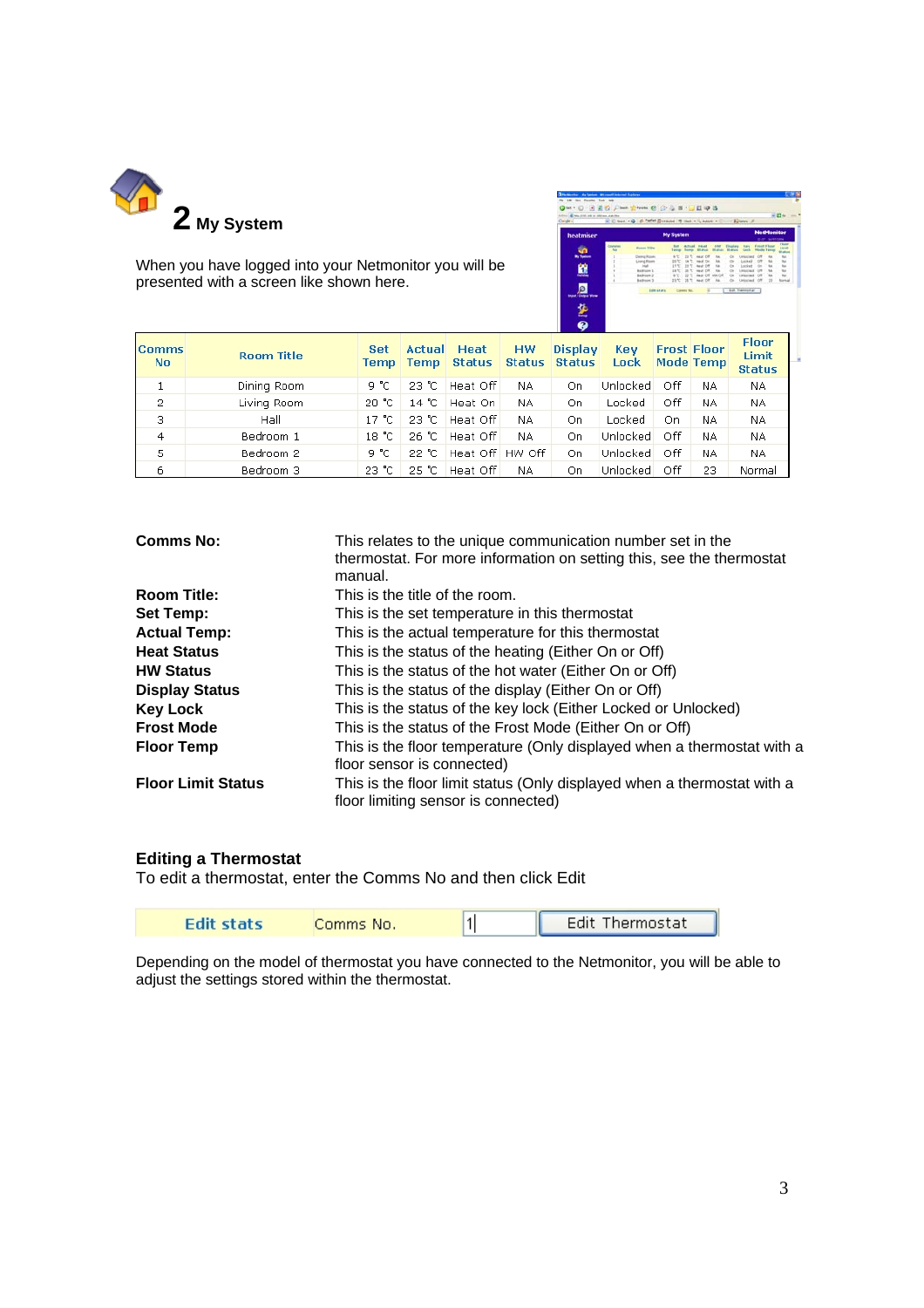#### **Heatmiser DT-N Model**

| You are currently editing: (Comms 1): Dining Room |          |                       |  |  |  |  |  |
|---------------------------------------------------|----------|-----------------------|--|--|--|--|--|
| <b>Set Temperature</b>                            | 9        |                       |  |  |  |  |  |
| <b>Display Status</b>                             | On       | $(1-On 0-Off)$        |  |  |  |  |  |
| <b>Temperature Format</b>                         | "C-Model |                       |  |  |  |  |  |
| <b>Key Lock Status</b>                            | Unlocked | (1-Locked 0-Unlocked) |  |  |  |  |  |
| <b>Frost Mode</b>                                 | Off      | $(1$ -On 0-Off)       |  |  |  |  |  |

You can adjust;

**The Set Temperature:** (Simply enter the new desired temperature) **The Display Status**: (Turn the display On by entering 1, Turn the display Off by entering 0) **Temperature Format:** For viewing only **Key Lock Status:** (Lock the thermostat by entering 1, Unlock by entering 0)

**Frost Mode** (Put the thermostat in to frost mode by entering 1, Cancel frost mode by entering 0)

#### **Heatmiser PRT-N Model**

| You are currently editing: (Comms 1): Dining Room |                            |                                           |  |  |  |  |
|---------------------------------------------------|----------------------------|-------------------------------------------|--|--|--|--|
| <b>Set Temperature</b>                            | 9                          | 9                                         |  |  |  |  |
| <b>Display Status</b>                             | On.                        | $(1-On 0-Off)$                            |  |  |  |  |
| <b>Temperature Format</b>                         | "C-Mode                    |                                           |  |  |  |  |
| <b>Key Lock Status</b>                            | Unlocked                   | 0<br>(1-Locked 0-Unlocked)                |  |  |  |  |
| <b>Frost Mode</b>                                 | 0<br>Off<br>$(1-On 0-Off)$ |                                           |  |  |  |  |
|                                                   |                            | <b>Edit Comfort Levels</b>                |  |  |  |  |
| <b>Heating Week-day</b>                           |                            |                                           |  |  |  |  |
| Level                                             |                            | Hour Minute = Set Point $(e.g. 12.00=20)$ |  |  |  |  |
| $\mathbf{1}$                                      | 09.00=06                   |                                           |  |  |  |  |
| $\overline{2}$                                    | $10.00 = 07$               |                                           |  |  |  |  |
| 3                                                 | 11.00=08                   |                                           |  |  |  |  |
| $\overline{4}$                                    | 12.00=09                   |                                           |  |  |  |  |
|                                                   |                            | <b>Heating Weekend</b>                    |  |  |  |  |
| Level                                             |                            | Hour Minute = Set Point $(e.g. 12.30=25)$ |  |  |  |  |
| $\mathbf 1$                                       | $10.00 = 05$               |                                           |  |  |  |  |
| $\overline{2}$                                    | 11.00=06                   |                                           |  |  |  |  |
| 3                                                 | 12.00=07                   |                                           |  |  |  |  |
| $\overline{4}$                                    | $13.00 = 08$               |                                           |  |  |  |  |

You can adjust;

**The Set Temperature:** (Simply enter the new desired temperature)

**The Display Status**: (Turn the display On by entering 1, Turn the display Off by entering 0) **Temperature Format:** For viewing only

**Key Lock Status:** (Lock the thermostat by entering 1, Unlock by entering 0) **Frost Mode** (Put the thermostat in to frost mode by entering 1, Cancel frost mode by entering 0) **Weekday Comfort Levels** (You can enter the comfort levels for the weekday, eg 09.00=16) **Weekend Comfort Levels** (You can enter the comfort levels for the weekend, eg 09.00=16)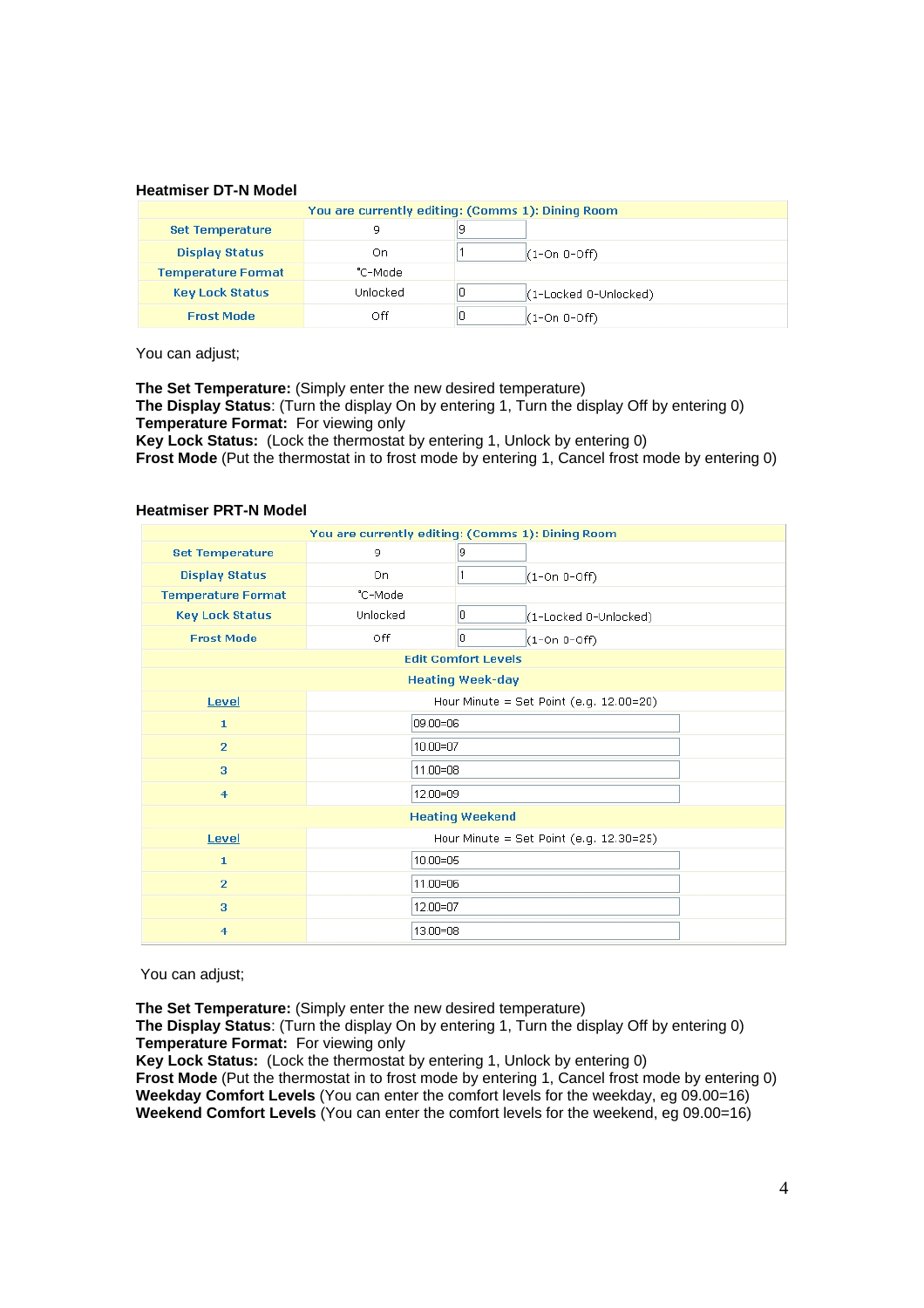#### **Heatmiser PRT/HW-N Model**

| <b>Hot Water Week-day</b> |                                                   |  |  |  |
|---------------------------|---------------------------------------------------|--|--|--|
| <b>Switching Time</b>     | On Hour Minute-Off Hour Minute (e.g. 08.00-10.00) |  |  |  |
| 1                         | 7:30-8:20                                         |  |  |  |
| $\overline{2}$            | 11:30-12:30                                       |  |  |  |
| 3                         | 17:30-19:00                                       |  |  |  |
| $\overline{4}$            | 22:30-23:30                                       |  |  |  |
| <b>Hot Water Weekend</b>  |                                                   |  |  |  |
| <b>Switching Time</b>     | On Hour Minute-Off Hour Minute (e.g. 12.30-13.30) |  |  |  |
| 1                         | 8:30-9:30                                         |  |  |  |
| $\overline{2}$            | 11:30-12:20                                       |  |  |  |
| 3                         | 17:30-19:30                                       |  |  |  |
| 4                         | 23:00-23:30                                       |  |  |  |

In addition to the PRT settings, on the PRT/HW you can also set the switching times for the hot water (like shown in the picture above)

You should enter the times in the following format (8.30-9.30)

## **3 Holiday**

The Netmonitor has a holiday feature which allows you to program a holiday period. During this period, the thermostats selected will switch into frost mode.

To set-up a holiday period, follow the steps below.

- Click the Holiday icon
- You will be presented with a screen similar to the one shown opposite.
- You should enter the Start date, the Length and the Year of the holiday
- You then need to tell the Netmonitor which thermostats should follow this holiday. For example, if you want thermostats 1, 2 &



7 to follow this holiday, you would enter 1,2,7, (Note the comma after 7)

- You will then see these thermostats are listed as selected. The rest should display Unselected
- You should click Update Netmonitor to save this holiday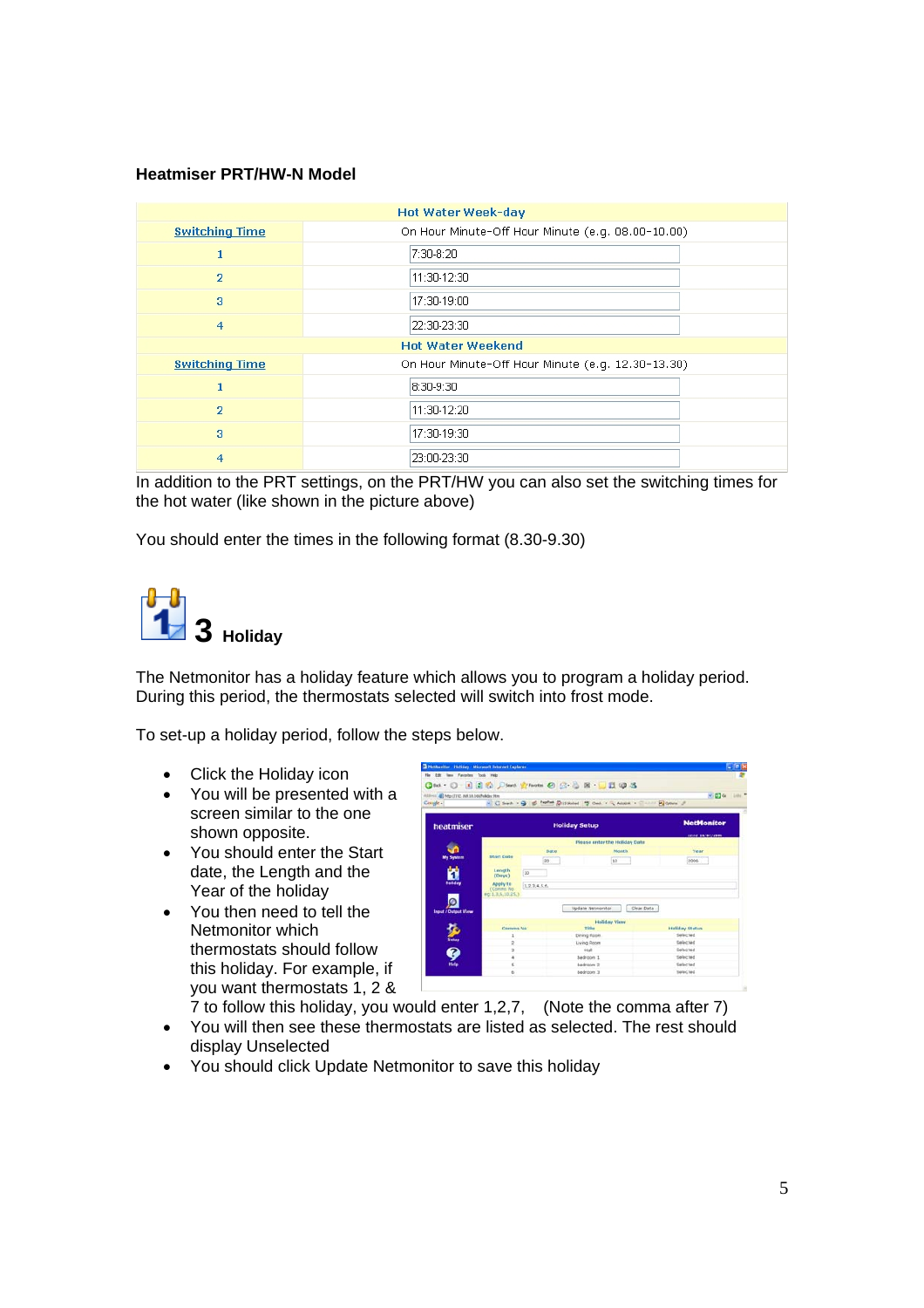

#### **4 Inputs & Output View**

The Netmonitor has 6 inputs, 6 sensors and 6 outputs available. Clicking this icon will allow you to see their status.

#### **Sensors**

This section displays the current sensor readings, the limits you have programmed and the alarm status

Assume I have set a High Limit Temperature of 30 – When is the alarm sent ? The first email or SMS message is sent as soon as the temperature reaches 30. Before the alarm is re-triggered, the temperature must drop to 25 and then rise to 30 once more.

Assume I have set a Low Limit Temperature of 10 – When is the alarm sent ? The first email or SMS message is sent as soon as the temperature reaches 10. Before the alarm is re-triggered, the temperature must rise to 15 and then drop to 10 once more.

#### **Inputs**

This section displays the input status

#### Assume an Input has been made, when is the alarm sent?

The Input must be made for 5 seconds before it is considered as an alarm. The alarm must be broken before it can be re-triggered.

#### **Outputs**

This section displays the output status and allows you to control the output from this page. (Enter 1 to Turn On) (Enter 0 to Turn Off)

| Title    | <b>Output Status</b> | <b>Change Status</b><br>$(1-$ on 0-off) |
|----------|----------------------|-----------------------------------------|
| Output 1 | Off                  | 0                                       |
| Output 2 | Off                  | 0                                       |
| Output 3 | Off                  | 0                                       |
| Output 4 | Off                  | 0                                       |
| Output 5 | Off                  | $\cup$                                  |
| Output 6 | On.                  |                                         |